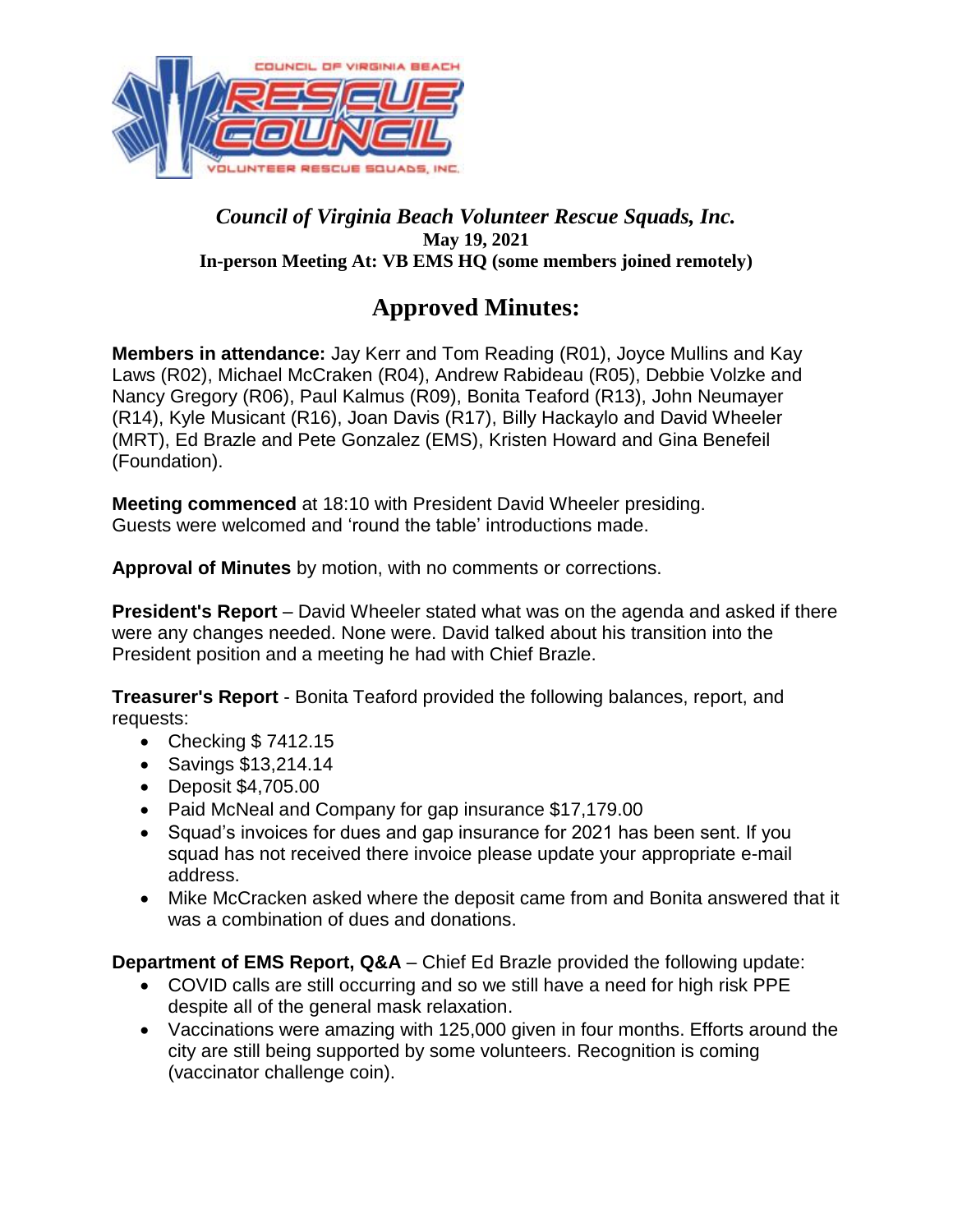- Ambulance staffing levels continue to be a challenge, even though the majority of employers have allowed volunteers to return. The result is that those on duty are really busy with 60% crew utilization, it's the highest ever!
- Thank you to the Foundation for "bringing the fun back" with the EMS Week Beach Party.
- The new Dept of EMS Media and Communications Coordinator, Ricky LaBlue, is up and running. You should be seeing email from him already.
- The CVB budget has been approved and the Dept of EMS is fully funded for bringing on the seven remaining career medics by August, which is linked to Burton Station and the northwest part of the city.
- Billing for services has been "tabled" until and unless the City Council asks to bring the topic up.
- The grants from the city for ambulance replacement has been sent to the squads. Some left over funds from the \$2 mil is also going to the squads for equipment that goes on ambulances.
- The topic of the small Strategy Session with squad leaders on June  $12<sup>th</sup>$  is contingencies (what ifs)?
- Mike McCracken asked Chief Brazle about Zone Car staffing, specifically whether it was better to have zone cars on the street than to take a Fire Engine out of service to use it's medic? The Chief said he would take the question back to Chief Green. Mike then said that he saw on Facebook one or more potential recruits hadn't heard back from EMS for in-processing. Chief Brazle said some may have fallen through the cracks during the all hands vaccination effort, but he would like names and details to do a proper investigation into what might have gone wrong.
- **Medical Operations/Training/Fleet/Supply Committee** Nothing to Report, haven't met in a while.

## **Rescue Foundation Report(s)**

- Gina Benefiel took the floor and explained what they did to celebrate career and volunteer EMS personnel for EMS Week (recognition ads, beach party with gifts). They are already beginning to plan for 2022 to be coordinated again with Dept of EMS, Rescue Council and squads.
- Squads are encouraged to reach out to the Foundation to use available professional photographer/videographer for their own recruiting and retention purposes
- The next foundation Grant application period will open on July 1<sup>st</sup> through October. The grants can be for equipment or non-equipment (e.g., admin items and IT). There is a requirement to report what was acquired with the last grants, so expect to receive an email asking for a photo and information. They'd like any photos, even from the assembly line, but their favorite photos are of volunteers using the equipment.
- Expect to see information soon about classes being offered from Non-Profit Academy, which would be a great opportunity to training the next generation of squad leaders.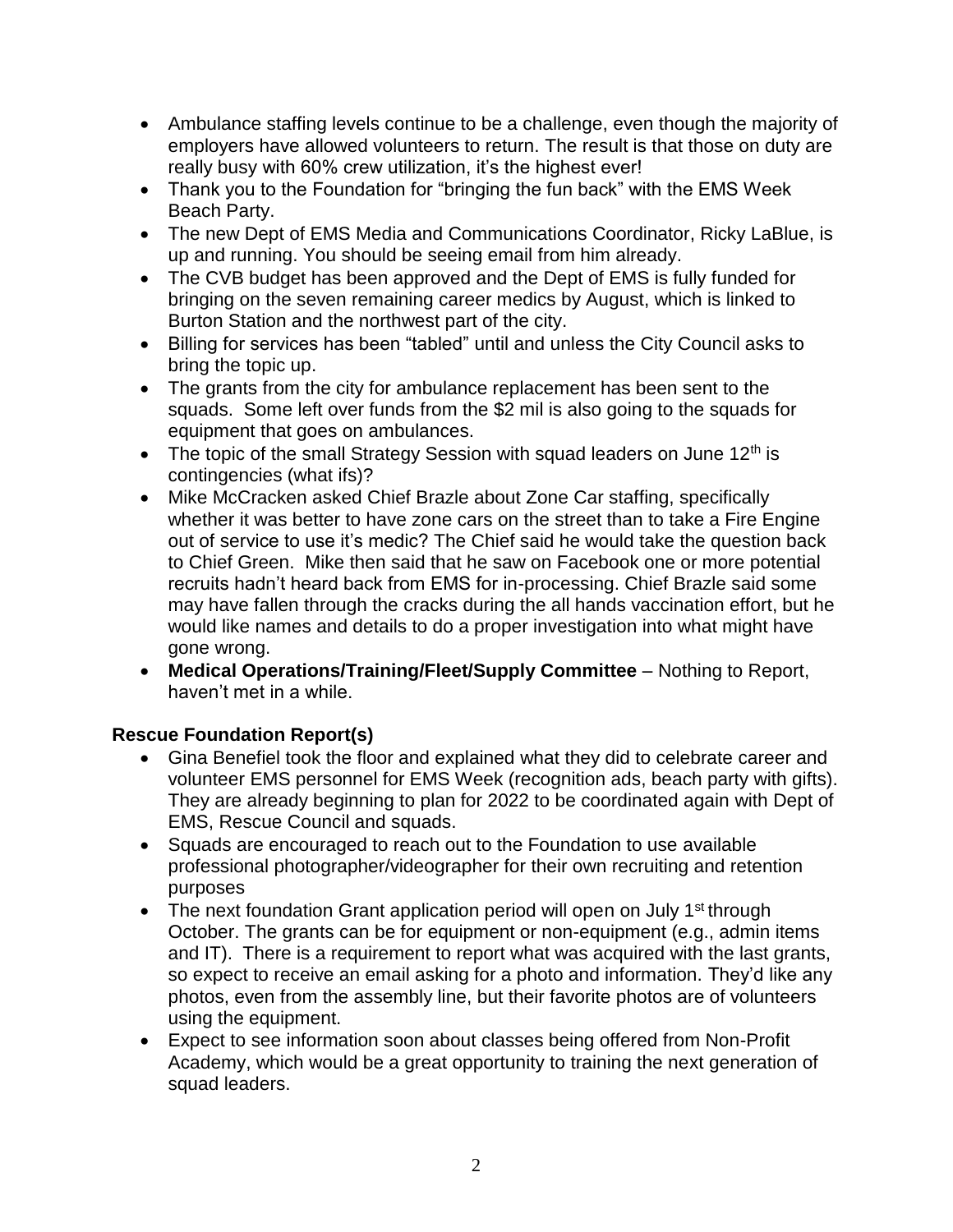- The branding effort has been ongoing for over a year, listening to all parts of the system. Part of the effort has been educating people about why it is necessary for the community to understand how the system works here in VB and how special it is. They sent out a list of frequently asked questions to assuage fears about change. The S&B Agency hired to develop names, slogans, and logo for the system is close to delivering. This will come with toolkits squads can use to get out their own brand within a brand. Foundation staff would like to come to squads and help them explain this to members in the fall.
- Gina presented Jenn Long's RnR report and data, saying that we are above recruit numbers this same time in 2019 (pre-COVID). People are showing a renewed interest in EMS.
- She said that 10% of new recruits are listing a current members who referred them, showing the clear benefit of the new Referral Program. That Foundation funded program gives a \$50 gift card to recruiters and their names are entered into a drawing for \$500 to be given once every six months.
- Joyce Mullins asked "what's in it for the Foundation, aren't they part of Rescue 14?" Gina said it did start with VBVRS years ago, but today the Mission Statement of the Foundation says it will ensure an independent and vital volunteer rescue system, and the Foundation's Vision is for advocacy and strong community connections, offering programs and services to each of the rescue squads, including marketing and public relations campaigns, and education of the community and city government. This is not to mention that the foundation gives grants to every squad, not just VBVRS, and has spent millions of dollars on advertising for the volunteers that come to all of the squads.
- David Wheeler asked about the requirement for the Annual Report. Gina said yes, the Foundations Board of Directors appreciated the report so much, giving these business people a better perspective of the squads. They've now insisted on it. Basically, squads shouldn't ask for grants in the future if they couldn't take the time to explain who they are to the grant providers.
- Mike McCracken said we should thank the Foundation for all they do, and we must educate our members so that they all are aware.
- **Sustainability Committee**  Chief McBride wasn't present but Gina said Ellen attended a RnR Training Retreat and built a plan which is being shared through the Sustainability Committee**.**
- Mike McCracken said that Chief McBride also deserves kudos for the COVID Warrior gifts being a great success and for the Sustainability Committee being a great collaboration platform.

#### **Rescue Council Coordinator Reports**

- **Recruiting Coordinator –** Jay Kerr said he is meeting with the Foundation staff to align efforts.
- **Multi-Squad Fund Drive Coordinator** No report, but the Consolidated Campaign is underway, and Plaza has also sent out their fund-raising mail.
- **Jr. Rescue Squad Liaison** Will resume when school starts in the fall.
- **EMS Week Coordinator** John Neumayer said that he didn't need to find a separate Rescue Council budget, he just offered ideas about recognition ads and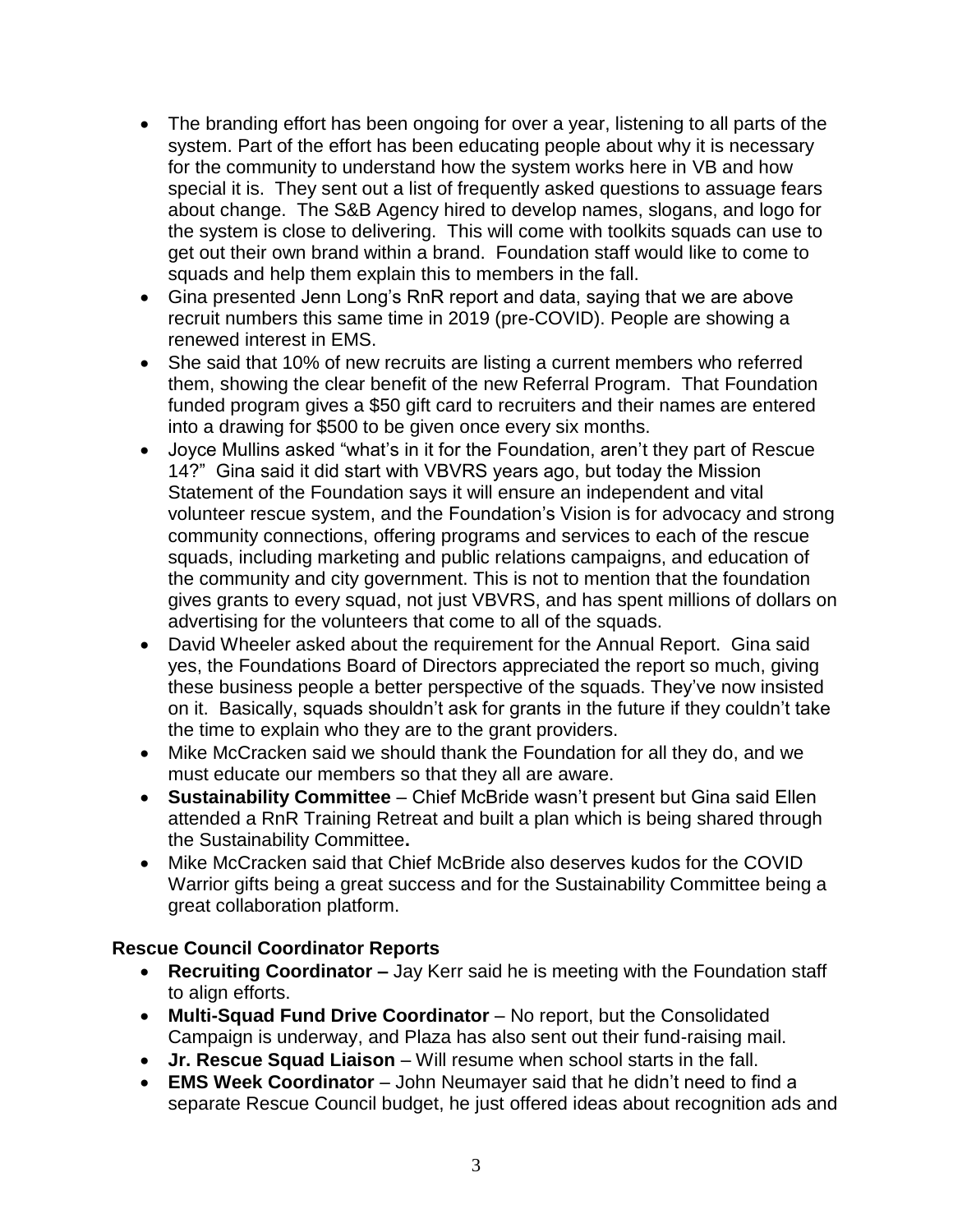gifts to Gina and Jenn at the Foundation and they said they were going to do all of those things with their funds. Mike McCracken said he thought the Council should do something more independently in the future.

### **Unfinished Business**

- John Neumayer, on behalf of the Bylaws Committee, presented a number of changes, most reflecting the ways things are already happening, including:
	- o Aligned the dates of confirmation for Council officer eligibility with recently changed election dates.
	- o Chief of Dept of EMS and Executive Director of the Foundation are nonvoting members of the Rescue Council, but not on the Council's Executive Committee.
	- o Encourages participation in other organizations' committees, rather than duplicate committees, when those organizations are effectively managing an issue common to the squads (e.g. recruiting and retention, fund-raising, medical equipment and supplies).
	- o Agenda format removed from Bylaws since it already follows the typical Roberts Rules content and sequence.
	- o More detail on how a member of the Council may be dismissed for misconduct.
- A suggestion was made to add an electronic voting clause, which John will do.
- Comments and suggestions should be sent to John until mid-June. A final version will be shared a minimum of 27 days before the July meeting when Council will vote to approve it.
- Mike McCracken followed up on the Billing for Service Survey, saying that work stopped when we found out that City Council was unwilling to discuss or consider it.
- Mike suggested that rather than ever pursuing Billing for Service we could just ask the City Council to give us \$185,000 per year operating expenses.
- Chief Brazle didn't respond to Mike's idea, but said that the City Council is now aware that Billing is an issue being discussed.
- Mike said rescue Council should continue to educate the City Council with facts.

## **New Business**

- Chief Brazle introduced a new issue for the Council's awareness. Since the Virginia General Assembly is allowing collective bargaining, it seems that police, fire, and possibly career EMS will unionize. The unions will begin to have considerable say in operational, as well as administrative matters. Even the squads will be impacted if unions demand something related to truck safety, as an example.
- There has also been a court ruling which finds the way that CVB is districted for Council representation to be illegal. It could lead to a change in the faces we know, and we may need to educate the newly elected Councilpersons.
- David Wheeler reported on the Chesterfield Insurance we collectively buy for ambulance coverage. He said the invoices have been sent out to squads. Coverage is from Feb 15<sup>th</sup> 2021 – Feb 15<sup>th</sup> 2022. He talked about how the policy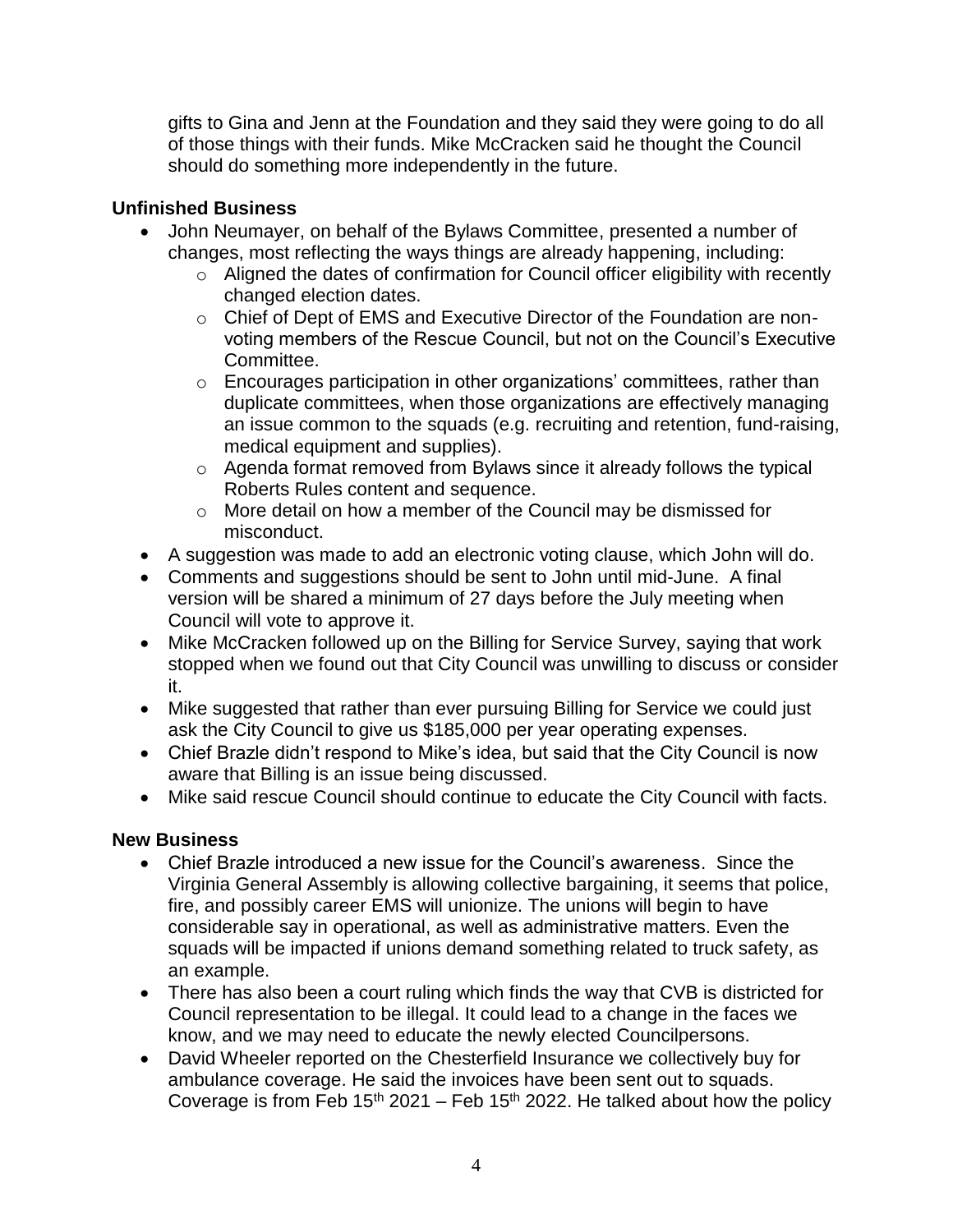only covers \$50k although several squads requested \$250k coverage because Chesterfield's underwriters backed out of the deal. Kevin from Chesterfield is willing to come talk to the Council.

- Mike McCracken and John Neumayer said they thought they had already been covered for \$250k for some time. Mike said he thought that his squad already paid two bills (one for \$50k coverage and one for the extra \$200k). John didn't think R14 paid anything directly, but wasn't sure. Andrew Rabideau said that his squad does pay Chesterfield separately.
- David Wheeler said if squads want to send their vehicle information, he will ask Chesterfield to calculate another coverage quote.
- John said maybe we should go shopping somewhere else.
- Mike McCracken said as the Council's Member-At-Large, he thinks he needs to "check to pulse" of all the volunteer members and proposed a survey and SWOT analysis of the results.
- Chief Brazle said that he has lots of historical survey results.
- John said, let's not duplicate Foundation efforts, and if the focus is Recruiting and Retention, let's have the squad's RnR points of contact involved. Mike agreed and asked the squad's to send him the name of their POC.
- David Wheeler asked the squads representative to report who their squad primary and alternate representatives will be for the coming year. All but Kempsville reported. John said he would contact Kristine Benadum.
- David Wheeler also asked members to consider and bring to the next meeting Rescue Council objectives, potential projects and budget items for the coming year.
- Peter Gonzalez of VB EMS said he was here to represent the EMS Association and its President Will Shackleford. He followed up on Chief Brazle's comments about unions. Specifically I.F.F. is lobbying career medics to join and looking for a contract with the city. They would speak to City Council on behalf of medics, and volunteers by association.
- Chief Brazle added a follow-up to the Virginia Assembly's Presumptive Cause, saying that although it does cover all EMTs, the City Council will being looking at the implications of "step 1" in June, considering career medics only initially.

## **Squad Reports** – Brief Reports from each Squad present

- **R1-** Tom Reading said they are doing cookouts for EMS Week and have resumed study groups on Sunday nights.
- **R2-** Joyce Mullins said they've been working on getting supplies straight, fixing and upkeep around the squad's spaces. They are resuming in-person meetings. Also having cook-outs. Anyone having an issue running out of R2 please notify Joyce.
- **R4-** Mike McCracken said they are having a member appreciation picnic at Froggy's and on the Beach. They have been doing a lot of onboarding. CEU training occurs monthly and next is a Radio Comms class.
- **R5-** Andrew Rabideau said they've lost a couple of key leadership people (IT, Supply and Training), but still having an EMS Week Party, and getting the Utility Truck back on the road.